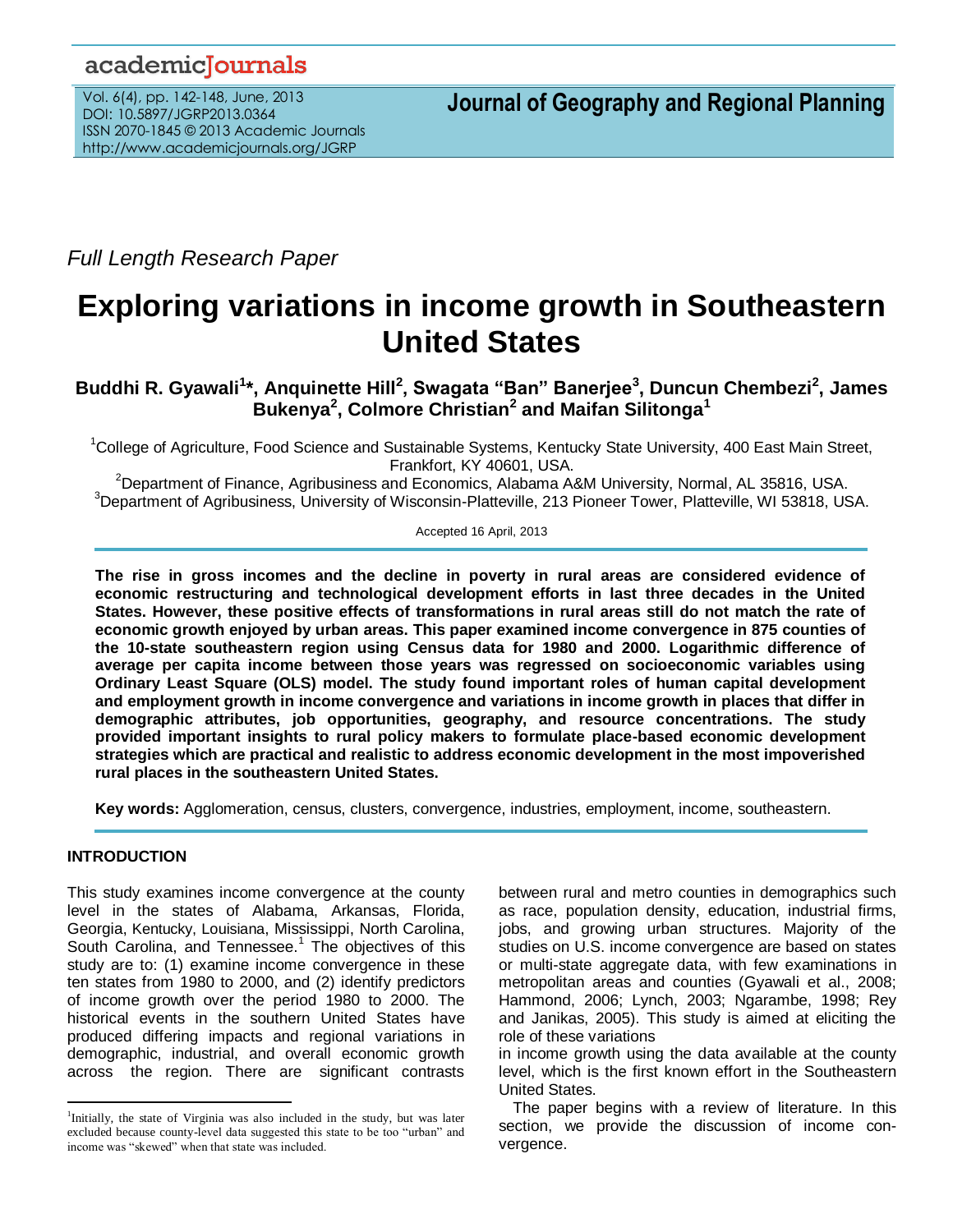## **REVIEW OF LITERATURE**

Convergence theory predicts that low-income regions will exhibit faster growth rates as they eventually catch-up to more developed areas even as the rate of growth in high income regions slows (Barro, 1991; Barro and Sala-i-Martin, 1992; Sala-i-Martin, 1996). While the assumptions for this to occur may seem somewhat strict, capital and other factors of production are assumed to be freely mobile and production must be characterized by diminishing returns to scale (Rey and Janikas, 2005; Solow, 1956). The theory has spawned a large empirical literature aimed at measuring and testing economic convergence between countries and sub-national regions (Baumol, 1986; Loewy and Papell, 1996). The sigma convergence is the strongest and the most intuitive concept of convergence. When the dispersion of real per capita income across a group of economies falls over time, there is  $\sigma$  -convergence (Barro, 1991).

A study conducted by Crown and Wheat (1995) used 1950-1987 data on state per capita income convergence. The study found that South is catching up the income growth of Northern States. They found that income convergence in the South resulted from the South's overcoming of its legacy of slavery, agricultural dependence, high Black population percentages, poor education, and low wage rates. High South-to-North migration contributed to raise incomes in the South. The study also found in 1950, all ten southern states (West Virginia, North Carolina, South Carolina, Georgia, Kentucky, Tennessee, Alabama, Mississippi, Arkansas, and Louisiana) recorded income at more than 25% below the national average. However, after 1950, the income gap between southern and non-southern states closed and income growth increased by 161%.

Higgins et al.'s (2006) study identified two opposing forces in economic growth that make regional incomes converge or diverge. On the one hand, they argued that growth necessarily creates divergent productivity growth among different regions through agglomeration economies in the center (the region with higher productivity). Savings in transportation cost due to geographical proximity, external economies of scale of production, increased productivity due to more specialized inputs are often cited as reasons of agglomeration economies. On the other hand, the growth of the center will induce growth of the periphery (the regions with lower productivity) through technological transfers from the center to the periphery and factor movements across regions. These forces tend to make regional per capita income converge (Young et al., 2008; Lopez et al., 2004). Over time, there has been a tendency for weaker rural regions to catch up (Rupasingha, 2002). The relationship is the opposite in metropolitan counties, where leading

counties tend to grow wages the fastest (Albrecht et al., 2007). It is also the opposite of the relationship between metropolitan and rural regions, where metropolitan regions on average grew wages more strongly despite starting out with higher initial wages (Albrecht et al., 2007; Rupasingha, 2002). The evidence is consistent with the concept of "conditional convergence" prominent in the growth literature. Rural regions are revealed as a distinct group of regions with underlying characteristics that put them on a different growth path than metropolitan regions. Within their group, rural regions converge to one growth path while the two growth paths of the rural and metropolitan regions do not converge (Higgins et al., 2006; Rupasingha, 2002).

In order to explore regional wage disparities, observationally equivalent workers must be compared. The role of regional workforce differences in the relative wages of regions should be isolated from pay differentials that comparable workers would receive in other regions. Most sources of wage disparity are accounted for by evaluating the typical differences in returns associated with worker characteristics, including education levels, experience, industry, race, and sex.

If income or wages of the component parts of the nation's regions or states are converging (decreasing) over time, then there is no basis to infer rising inequality among those spatial units. If income or wages are diverging (increasing) however, that is a basis for inferring rising inequality among spatial units. The movement of capital serves as the key and automatic force driving regional convergence. Economic convergence, at least in theory, is attained when differences in rates of marginal returns to capital between regions is equal to zero. When such occurs it is assumed that income per capita would also have equalized between regions (Hall and Ludwig, 2006).

Sigma convergence is the tendency for variation of income or wages among nations or sub-parts of a nation to diminish over time. It is measured by the variance, or standard deviation, or coefficient of variation of per capita income or wages for spatial units over time. A long-term decline in the annual measure of variation indicates sigma convergence (Young et al., 2008). Friedman (1992) considers sigma convergence to be the only valid measure of convergence because the usual tests for beta convergence are subject to Galton's fallacy of regression to the mean (Drennan et al., 1996).

The most thorough study of convergence among parts of the United States was done by Barro and Sala-i-Martin (1992). Testing for sigma convergence using state per capita income data, 1880 to 1988, their results support sigma convergence for all decades except the 1920s and the 1980s, which they dismiss as aberrations. Their test is for unconditional sigma convergence because to test

\*Corresponding author. E-mail: buddhi.gyawali@kysu.edu. Tel: 502-597-6029. Fax: 502-597-5933.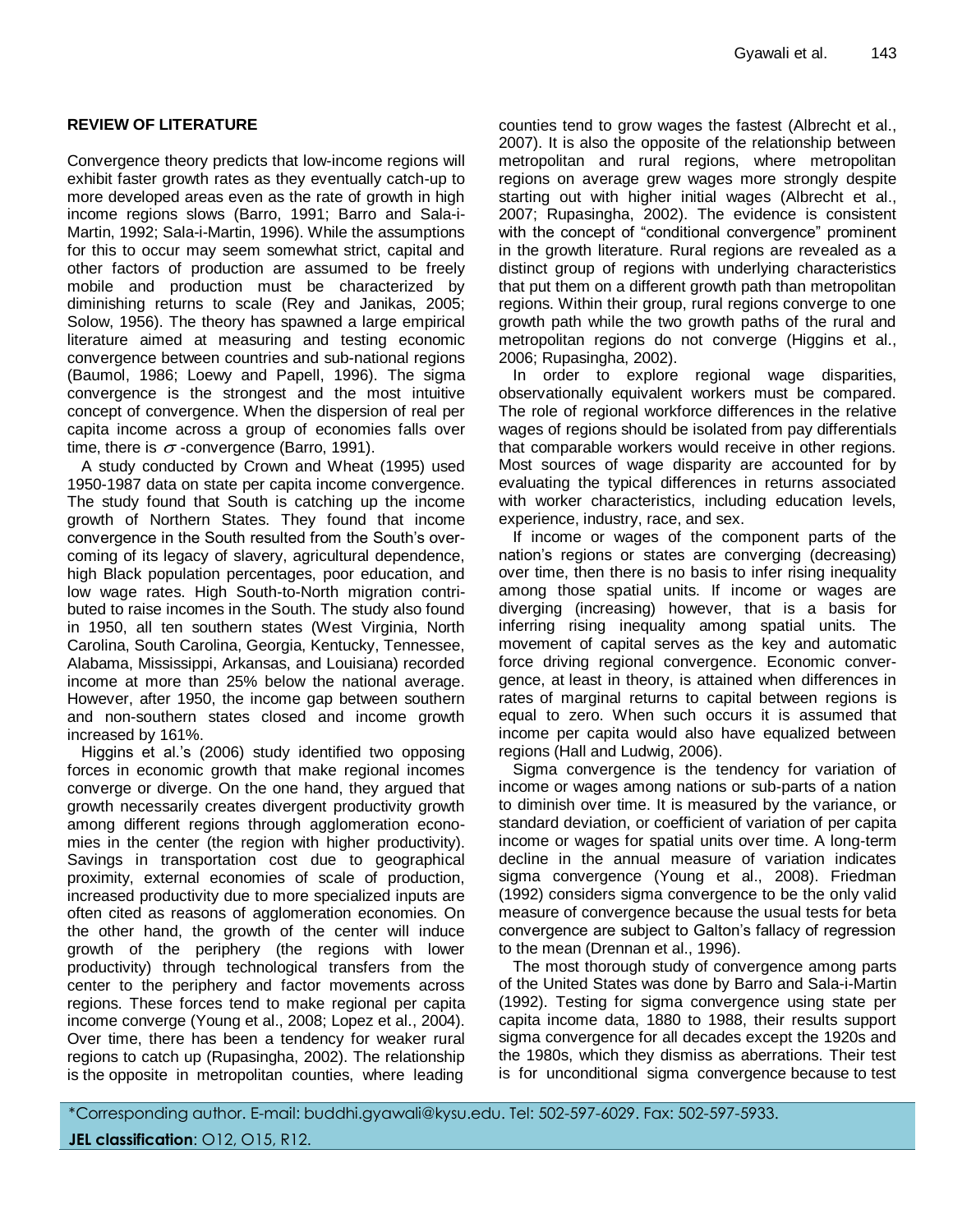for conditional sigma convergence their argument would require measuring the dispersion between the actual per capita income and the steady-state value, which is unknown. The data set used by Barro and Sala-i-Martin (1992) ends in 1988, and as noted, they found evidence of divergence of per capita personal income among states for the decade of the 1980s.

#### **MATERIALS AND METHODS**

#### **Empirical model**

Following Young et al. (2008), Higgins et al. (2006), Rey and Montouri (1999), Sala-i-Martin (1996), and Mankiw et al. (1992), income convergence in the 10-state southeastern region was estimated by ordinary least squares. Two income convergence models were estimated: (1) Absolute income or β-convergence (Equation 1) and (2) Conditional Income Convergence (Equation 2).

Initially, a univariate *β*-convergence model was estimated to determine if there was an absolute income convergence over the 20-year period (Sala-i-Martin, 1996):

$$
\ln\left(\frac{y_t}{y_{t-1}}\right) = \alpha + \beta_0 (\ln y_{t-1}) + \varepsilon \tag{1}
$$

Where *y<sup>t</sup>* is the average per capita income in year *t* (2000), *ln* is natural logarithm, *t-1 is* initial year (1980), α is a constant, *β<sup>0</sup>* is a coefficient vector, and *ε* is an error term. However, the absolute income convergence may not occur due to differences in the steady-state conditions. Differences in demographics, employment, industry structures, and other factors may affect a region and lead to unbalanced growth in the region. That is, the income growth process may be conditioned by these factors and a conditional income convergence model has to be estimated (Barro and Sala-i-Martin, 1992; Sala-i-Martin, 1996). Such a model is:

$$
\ln\left(\frac{y_{i,t}}{y_{i,t-1}}\right) = \alpha + \beta_0 (\ln y_{i,t-1}) + \beta_i (X_{i,t} - X_{i,t-1}) + \beta_j X_j + \varepsilon_{i,t}, \quad (2)
$$

where *y<sup>i</sup>* is the average per capita income of county *i* in year *t*  (2000), *ln* is natural logarithm, *t-1* is initial year (1980), *X<sup>j</sup>* indicates initial conditions of the explanatory variables in year 1980,  $X_{i,t-1}$  is a vector of growth in explanatory variables, *β<sup>i</sup>* is a vector of *X<sup>i</sup>* parameters, and *εi,t* is an error term. The conditioning factors are initial and changed conditions of population, race, education, age structure, employment, and travel time to work that control per capita income growth (Table 1 for descriptions of the variables used).

The income convergence models were estimated using Ordinary Least Squares (OLS). The convergence model was estimated in two steps. The absolute convergence (a univariate *β0*) model was first tested using only initial income to determine if there was absolute income convergence. If the  $R^2$  value is low, the conditional income convergence model is used by including more variables to examine convergence if conditioned by other variables. Both models were employed using the stepwise method to reduce the effects of multicollinearity among independent variables.

The dependent variable is the natural log value of per capita income in 2000 to real (in year 2000 dollars) per capita income in 1980 for each county in the study area. The independent variables are initial and changed conditions, which included: population, race, education, age structure, employment, population density, and travel time to work. Table 1 shows the description of the variables used.

The independent variables used in this study were drawn from the previous studies. These studies reported that six socioeconomic factors play important role in income growth. These factors are population, race, labor structure, age, education, and employment (Sala-i-Martin, 1996). The convergence model included initial and changed variables of African-American Population, labor force population, retiree population, high school graduates, college graduates, employed population, rural population, population density, and travel time to work including initial and changed conditions of the control variable, helps to distinguish whether income change was a result of initial conditions, changes, or both.

#### **Descriptions of variables**

Previous income convergence studies have reported six socioeconomic factors play important role in income convergence. These factors are population, race, labor structure, age, education, and employment. In this study, initial levels and changes in population density, population between 16 and 64 years old, African-American population, college education, unemployed population, and travel time to the workplace were used in the model. Heterogeneity and endogeneity biases were controlled by including the initial conditions of the variables. Inclusion of both initial and changed conditions of the control variables help show whether the income change was a result of initial conditions, some changes of their conditions, or both.

#### **Descriptive statistics**

Total population shows a 51% increase in population in the study area over a 20-year period (Table 2). The race variables are categorized into African American, White, and Other population. The white population shows the only decline in population by 3%, African American population increased by 53%, and other population by 663% over the 20-year period. The population class variables are categorized into young, labor force (eco), and retiree population. The labor force population increased by 14%, the young population decreased by -30%, and the retiree population increased by 10%. The education class includes the high school and college graduates. Both high school and college population show a significant increase at 112% for high school and 154%, respectively. Employment is also a factor in population change and resulted in an increase at 5%. Next, rural and urban population is examined. Rural population shows an increase by 1%, while urban population shows an increase by 31%, Population density is also explored to estimate the amount of people per square mile. Population density shows an increase at 51%. Lastly, per capita income is observed with 34% increase over a twenty year period. Overall, the most significant variables changed are other groups of population, high school, and college population.

Table 3 shows the total number of urban counties by state. Overall, urban counties are consistently increasing. This observation is consistent with previous findings (Wenk and Hardesty, 1993). More people are leaving rural areas in exchange for urban areas. In 1980 there were 209 urban counties, in 1990 there were 230 counties, and in 2000 there were 258 urban counties. Georgia shows the most increase in urban counties by 38. Louisiana showed the lowest increase of urban counties by 4.

#### **RESULTS**

#### **Absolute convergence, 1980 and 2000**

Table 4 shows the results of the absolute income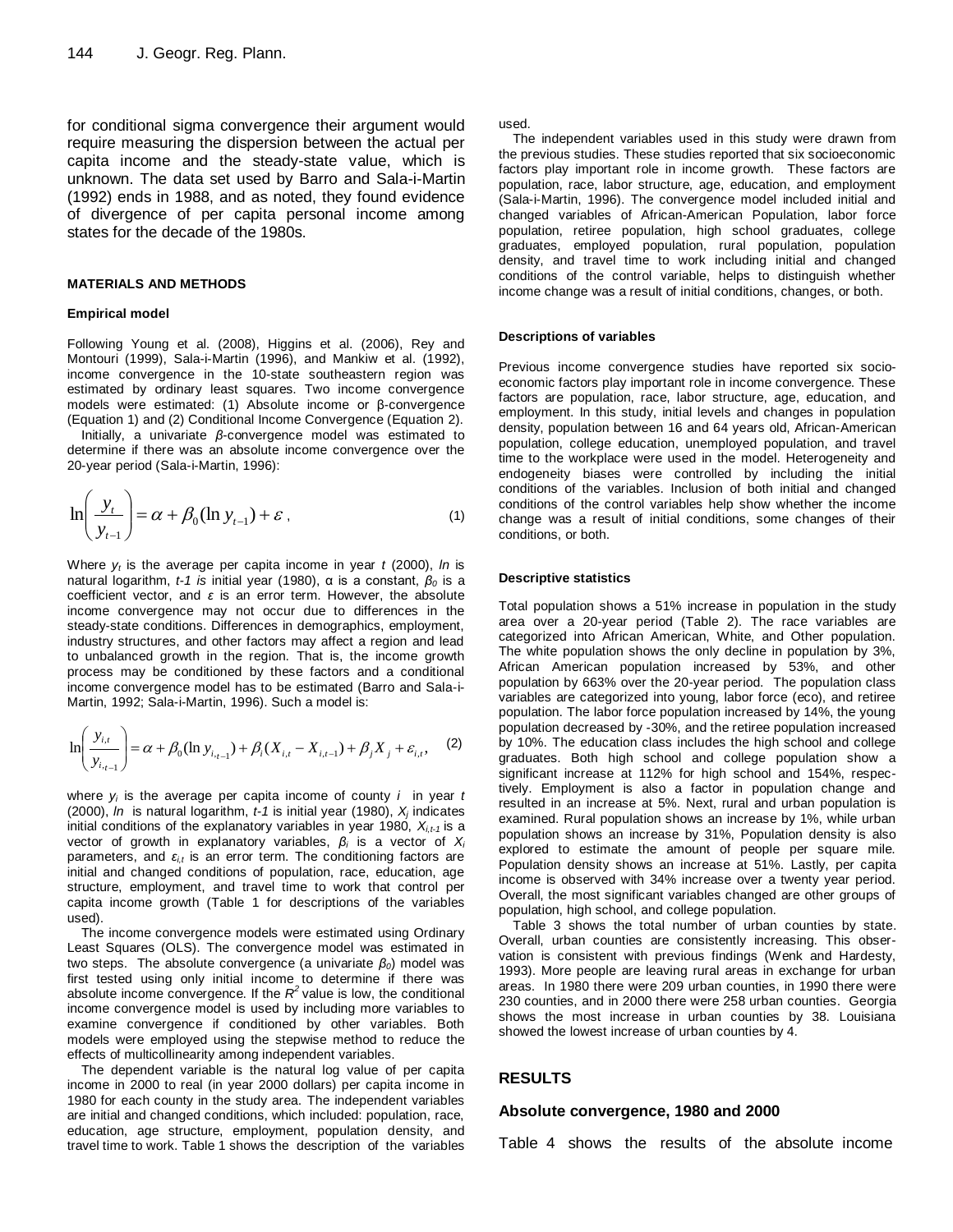**Table 1.** Variables used in income growth model.

| Variable                          | <b>Description</b>                                                                                                | Variable type |
|-----------------------------------|-------------------------------------------------------------------------------------------------------------------|---------------|
| Change in the Income Growth       | Natural log of the ratio of PCI of each county in 2000 to real (in 2000 \$-<br>value) PCI in 1980 for each county | Dependent     |
| Initial condition                 |                                                                                                                   |               |
| African Americans (AA)            | Initial (1980) population, 50% or more AA                                                                         | Independent   |
| Labor Force Population (ECO)      | Initial (1980) population in 16-64 age bracket                                                                    | Independent   |
| Retiree Population (RET)          | Initial (1980) population, 65 years of age and above                                                              | Independent   |
| High School Population (HS)       | Initial (1980) high school graduate population                                                                    | Independent   |
| College Population (COLL)         | Initial (1980) population with at least a bachelor degree                                                         | Independent   |
| Employed Population (EM)          | Initial (1980) employed population, 16 years and above                                                            | Independent   |
| Urban Population (URB)            | Initial (1980) 50,000 or more population in county                                                                | Independent   |
| Travel Time (TRAVT)               | Initial (1980) average travel time to work (in minutes) per person in a<br>county                                 | Independent   |
| Population Density (PDEN)         | Initial (1980) people per square mile at the county level                                                         | Independent   |
| <b>Changed condition</b>          |                                                                                                                   |               |
| <b>Changed African Americans</b>  | Difference in % of AA population, 1980-2000                                                                       | Independent   |
| Changed Labor Force Population    | Difference in % of 16-64 age group population, 1980-2000                                                          | Independent   |
| <b>Changed Retiree Population</b> | Difference in % of 65-and-over age group population, 1980-2000                                                    | Independent   |
| Changed High School Population    | Difference in % of High School graduate population, 1980-2000                                                     | Independent   |
| <b>Changed College Population</b> | Difference in % of Bachelor degree holder population or over, 1980-<br>2000                                       | Independent   |
| Changed Employed Population       | Difference in % of employed population, 1980-2000                                                                 | Independent   |
| Changed Urban Population          | Difference in % of urban counties with 50,000 or more population                                                  | Independent   |
| <b>Changed Travel Time</b>        | Difference in % of the average travel time to work (in minutes) per<br>person in a county, 1980-2000              | Independent   |
| Changed Pop. Density (PDEN)       | Difference in % of people per square mile at the county                                                           | Independent   |

**Table 2.** Descriptive statistics of variables for 1980 and 2000.

| Variable           | <b>Minimum</b> |         | <b>Maximum</b> |           | <b>Mean</b> |           | Change (%) |
|--------------------|----------------|---------|----------------|-----------|-------------|-----------|------------|
|                    | 1980           | 2000    | 1980           | 2000      | 1980        | 2000      | 1980-2000  |
| Total population   | 2,032          | 2,077   | 1,625,781      | 2,253,362 | 51,853      | 69,023    | 51.51      |
| White              | 15.04          | 13.31   | 99.99          | 99.56     | 77.87       | 75.52     | $-3.15$    |
| African American   | 0.00           | 0.00    | 84.16          | 86.13     | 21.37       | 21.25     | 53.73      |
| Other              | 0.00           | 0.28    | 35.45          | 41.83     | 0.75        | 3.22      | 662.52     |
| Young              | 15.83          | 12.80   | 41.01          | 28.04     | 30.34       | 20.88     | $-30.92$   |
| Labor Force Pop    | 46.04          | 51.39   | 72.88          | 76.97     | 57.21       | 65.49     | 14.72      |
| Retiree            | 0.81           | 1.80    | 33.96          | 34.72     | 12.45       | 13.63     | 12.20      |
| High school        | 7.32           | 15.87   | 29.91          | 47.43     | 16.76       | 34.34     | 112.45     |
| College            | 1.60           | 4.86    | 21.35          | 44.10     | 5.30        | 13.26     | 154.11     |
| Employed           | 8.42           | 20.94   | 70.66          | 71.48     | 51.35       | 53.84     | 5.49       |
| Rural              | 0.08           | 0.11    | 100.00         | 100.00    | 67.65       | 63.84     | 1.96       |
| Urban              | 0.00           | 0.00    | 99.92          | 99.89     | 32.35       | 36.16     | 31.61      |
| Population density | 3.49           | 4.09    | 2542.29        | 2457.90   | 96.21       | 121.81    | 51.51      |
| <b>PCI</b>         | 6,756          | 9,629.0 | 21,614.68      | 32,496    | 12,164.56   | 16,265.06 | 34.22      |

convergence model testing only log of initial per capita income. This model was significant at (F=34, *df*=1,873, p<=.001), explained 3.7% (adjusted *R*²=.037) of the total variation. The convergence coefficient (β value) was negative (-.195) and significant at the 5% level (t=-5.883) demonstrating convergence of per capita income in the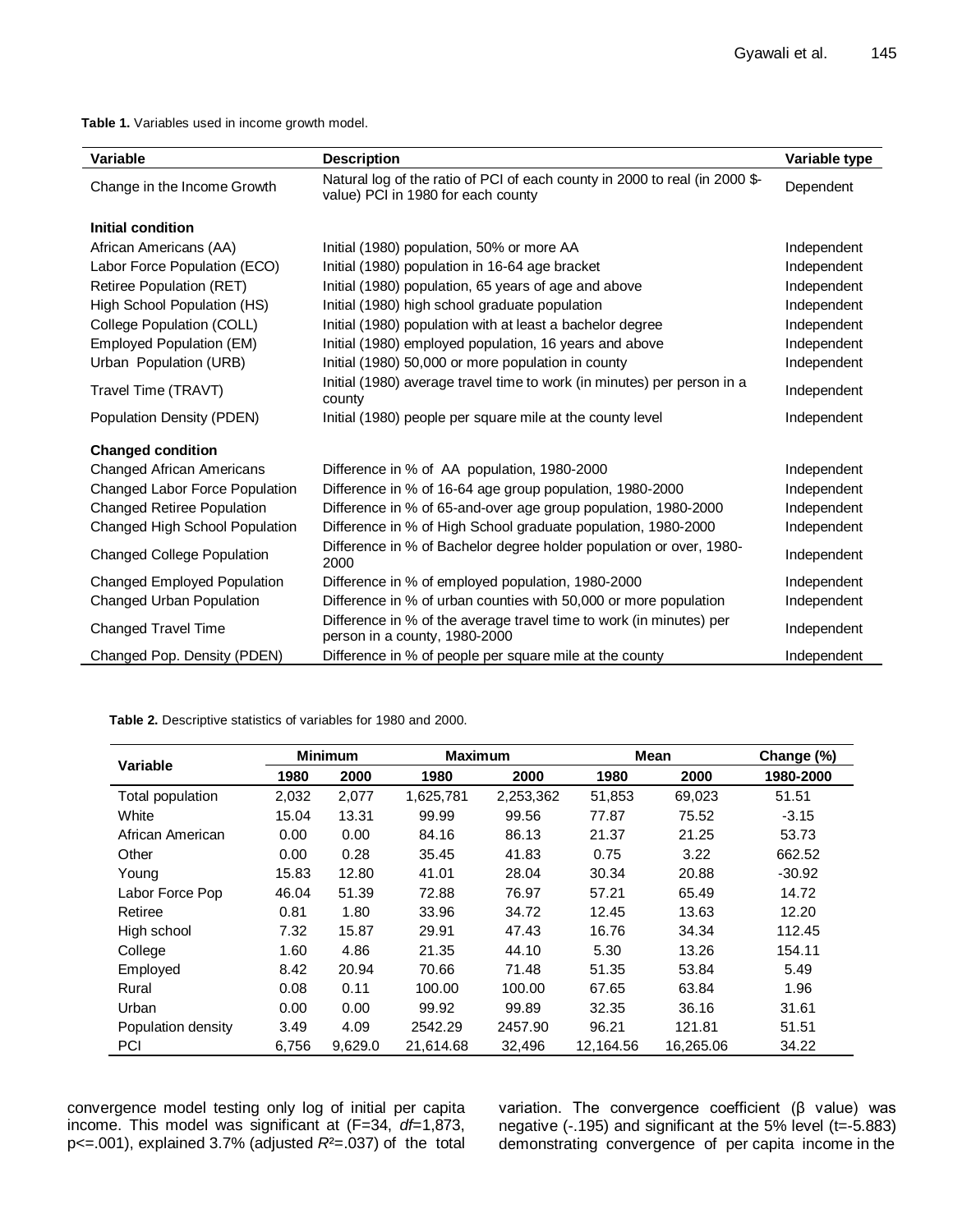| <b>State</b>   | 1980 | 2000 | Change | 1990 | 2000 | Change |
|----------------|------|------|--------|------|------|--------|
| Alabama        | 21   | 24   | 3      | 21   | 24   | 3      |
| Arkansas       | 10   | 15   | 5      | 11   | 15   | 4      |
| Florida        | 33   | 39   | 6      | 36   | 39   | 3      |
| Georgia        | 22   | 36   | 14     | 30   | 36   | 6      |
| Kentucky       | 12   | 15   | 3      | 13   | 15   | 2      |
| Louisiana      | 21   | 22   | 1      | 22   | 22   | 0      |
| Mississippi    | 12   | 12   | 0      | 12   | 12   | 0      |
| North Carolina | 40   | 46   | 6      | 43   | 46   | 3      |
| South Carolina | 20   | 24   | 4      | 21   | 24   | 3      |
| Tennessee      | 18   | 25   | 7      | 21   | 25   | 4      |
| Total          | 209  | 258  | 49     | 230  | 258  | 28     |

**Table 3.** Urban counties by state.

**Table 4.** Results of Absolute Convergence Model (1980 and 2000).

| Variable                       | <b>B-coefficient</b> | Std. error | t-value |
|--------------------------------|----------------------|------------|---------|
| Constant                       | 1.551                | 0.215      | 7.216   |
|                                |                      |            |         |
| Initial condition (1980)       |                      |            |         |
| Initial per capita income 1980 | $-0.195***$          | 0.023      | -5.883  |

southeastern U.S. counties. A negative sign suggests that poor counties are growing faster than rich counties. The convergence rate is estimated to be 1.09% per year<sup>2</sup>. The low *R²* value indicates that a large amount of variation in average per capita income convergence is unexplained by the absolute model and more variables need to be explored to examine convergence further. Conditional Income Convergence, 1980 and 2000

Table 5 shows the results of the conditional income convergence model using the initial and changed variables. The model was significant (F-165,d*f=15*,859, p=0.001). The initial and conditional variables explain a 73.8% of the total variation (adjusted *R*²=0.738) in per capita incomes between 1980 and 2000. The coefficient for initial per capita income level is negative and significant ( $\beta$  =-0.962, t= -27.532) suggesting that there was conditional income convergence over the 20-year period. The convergence rate per year is 16.3%. This relationship is expected to be negative as suggested by neoclassical growth theory. Using the stepwise method, the best model shows all significant variables. Since the goal of the stepwise method is to produce a strong model by eliminating variables that are strongly correlated among each other, it has identified the variables that best predict the dependent variable and has eliminated those that contribute no significance. College population, rural population, and population density were eliminated.

 $\overline{a}$ 

All of the changed and initial condition variables were significant at the 1% level confidence interval (p<0.1) except the change in high school population, which was significant at the 5% (p<0.5) confidence interval. All of the initial condition variables showed a positive significant relationship. A 1% increase in labor force population in 1980 will cause income growth by 39.9%. A 1% increase in retiree population in 1980 will increase income by 53.6%. A 1% increase in high school population in 1980 will cause income growth by 19.3%. A 1% increase in employed population in 1980 will cause income growth by 49.5%. A 1% increase in travel time in 1980 will increase income by 13.8%. The labor population and employed population show the strongest relationship to income convergence, whereas the African American population and travel time to work show the least responsiveness to income convergence.

The changes in African American and rural population were the only changed variables negative and significant. The negative relationship suggests that a high level of income growth occurred in areas with low African Americans, which are mostly in rural areas. This means, higher levels of income growth occurred in non-African American areas of the region, and in areas where the African American population (AA) was in decline over 20 years.

Counties with higher population changes were more likely to have experienced positive income changes. The results show income growth in labor force population (ECO), retiree population (RE), high school graduate population (HS), college graduates (CO), employed

<sup>&</sup>lt;sup>2</sup> The convergence rate is calculated using  $\theta = ln(\beta+1)/t$ , where  $t(=20)$  is the number of years in the time period and  $\beta$  is the coefficient (Rey and Montouri, 1999).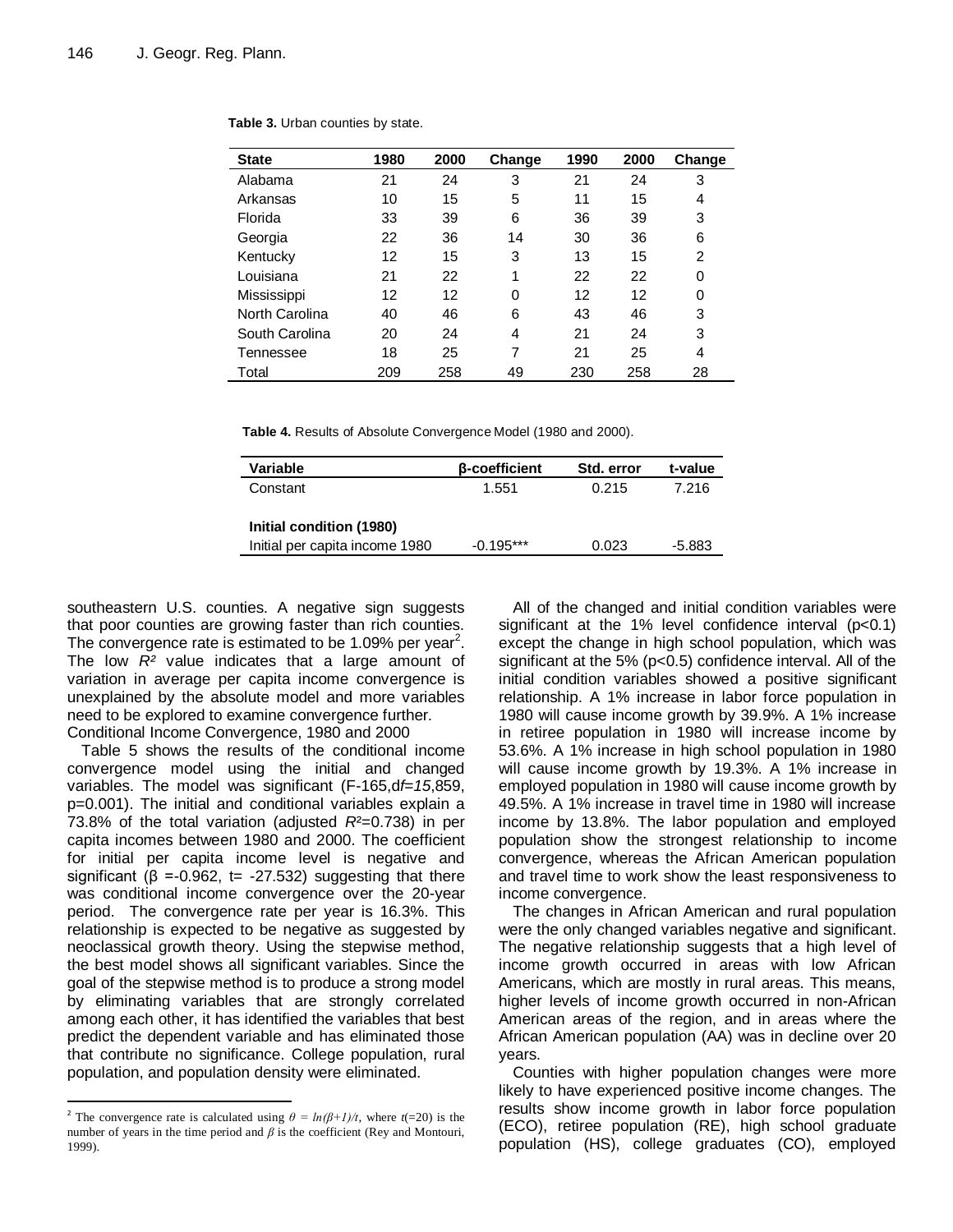**Table 5.** Results of Conditional Income Convergence Model, 1980 and 2000.

| Variable                                                 | <b>B-coefficient</b> | Std. error | t-value  | Elasticity <sup>1</sup> |
|----------------------------------------------------------|----------------------|------------|----------|-------------------------|
| Constant                                                 | 4.507                | 0.246      | 18.326   |                         |
|                                                          |                      |            |          |                         |
| Initial condition (1980)                                 |                      |            |          |                         |
| Initial Per Capita Income, 1980 (PCI_80)                 | $-0.962**$           | 0.024      | 27.532   | -9.049                  |
| African American Population (AA)                         | $0.155***$           | 0.000      | 5.951    | 3.312                   |
| Labor Force Population (ECO)                             | $0.399***$           | 0.001      | 9.569    | 22.827                  |
| Retiree Population (RE)                                  | $0.536***$           | 0.001      | 14.617   | 6.673                   |
| High School Population (HS)                              | $0.193***$           | 0.001      | 6.439    | 3.235                   |
| Employed Population (EM)                                 | $0.495***$           | 0.000      | 17.288   | 25.418                  |
| Travel Time to work (TRT)                                | $0.138***$           | 0.001      | 6.096    | 0.000                   |
|                                                          |                      |            |          |                         |
| Changed condition (1980-2000)                            |                      |            |          |                         |
| Change in African American Population ( $\triangle AA$ ) | $-0.115***$          | 0.000      | $-5.889$ | $-6.179$                |
| Change in Eco Population ( $\triangle ECO$ )             | $0.260**$            | 0.002      | 5.805    | 3.827                   |
| Change in Retire Population $(ARE)$                      | $0.490**$            | 0.002      | 13.113   | 5.978                   |
| Change in High School Population $( \Delta H S)$         | 0.075                | 0.001      | 2.271    | 8.434                   |
| Change in College Population (ACO)                       | $0.628***$           | 0.001      | 17.556   | 96.781                  |
| Change in Employed Population ( $\triangle EM$ )         | $0.374***$           | 0.001      | 11.861   | 2.053                   |
| Change in Rural Population (ARPOP)                       | $-0.099***$          | 0.000      | $-5.178$ | $-0.194$                |
| Change in Travel Time $(\triangle TRT)$                  | $0.116**$            | 0.002      | 5.217    | 0.000                   |

1 Elasticities were calculated at the means, by multiplying the β-coefficients with the means of the respective variables, as in a typical log-lin model (Gujarati, 1988). In that light, any particular β equals the ratio of the relative change in income to the absolute change in the relevant independent variable.

population (EM), and increased travel time (TRT). Within the changed conditions, college graduates and employed population show the strongest relationship to income change. This observation is expected because counties with higher educated people and a large employed class are economically faster than counties without these characteristics. These findings concur with Lim (2004) and Henry et al. (2004) who suggest areas with little improvement in higher education levels or low levels of job growth were more likely to have experienced declining or relatively lower income growth.

## **DISCUSSION AND CONCULSION**

The objective of the paper was to examine income growth from 1980 to 2000 in the southeastern United States. Income convergence showed a steady increase during this study period. This observation showed that poorer counties are growing faster than relatively rich counties economically based on the positive convergence rate in both study periods.

This study used county-level data in 10 states to explore income convergence between 1980 and 2000. Both absolute and conditional convergence models were estimated to accurately measure income growth. First, absolute convergence was estimated for both time periods. Then conditional income convergence models were estimated employing the initial and changed conditions of the variables for both periods. The conditional convergence model for 1980 and 2000 was the most significant model based on the  $R^2$ . This study employed cross-section data for 1980 and 2000 to determine if income convergence was present in the southeastern U.S. counties.

The income convergence model results indicate strong evidence of income convergence in the region for 20-year periods. It is evident that poorer counties' income was growing at higher rates than wealthier counties. The conditional convergence rates was 16.3% for 1980 to 2000 period.

Education was a significant contributor to income growth in the southeastern region, which is consistent to the previous findings of Higgins et al. (2006), Young et al. (2008) and Rupasingha et al. (2002). Increasing levels of high school and college education in the population have improved the local labor force and increased their earning potential. Employment was another significant contribution to income growth. With more employed and/or qualified people bringing in revenue to the area, the counties are growing more economically.

There are some limitations of this study. The models were not as strong due to the relatively sparse data. Further research should be done perhaps with more appropriate variables using recent census data from 1950 until 2010 to better understand the trend. We could not